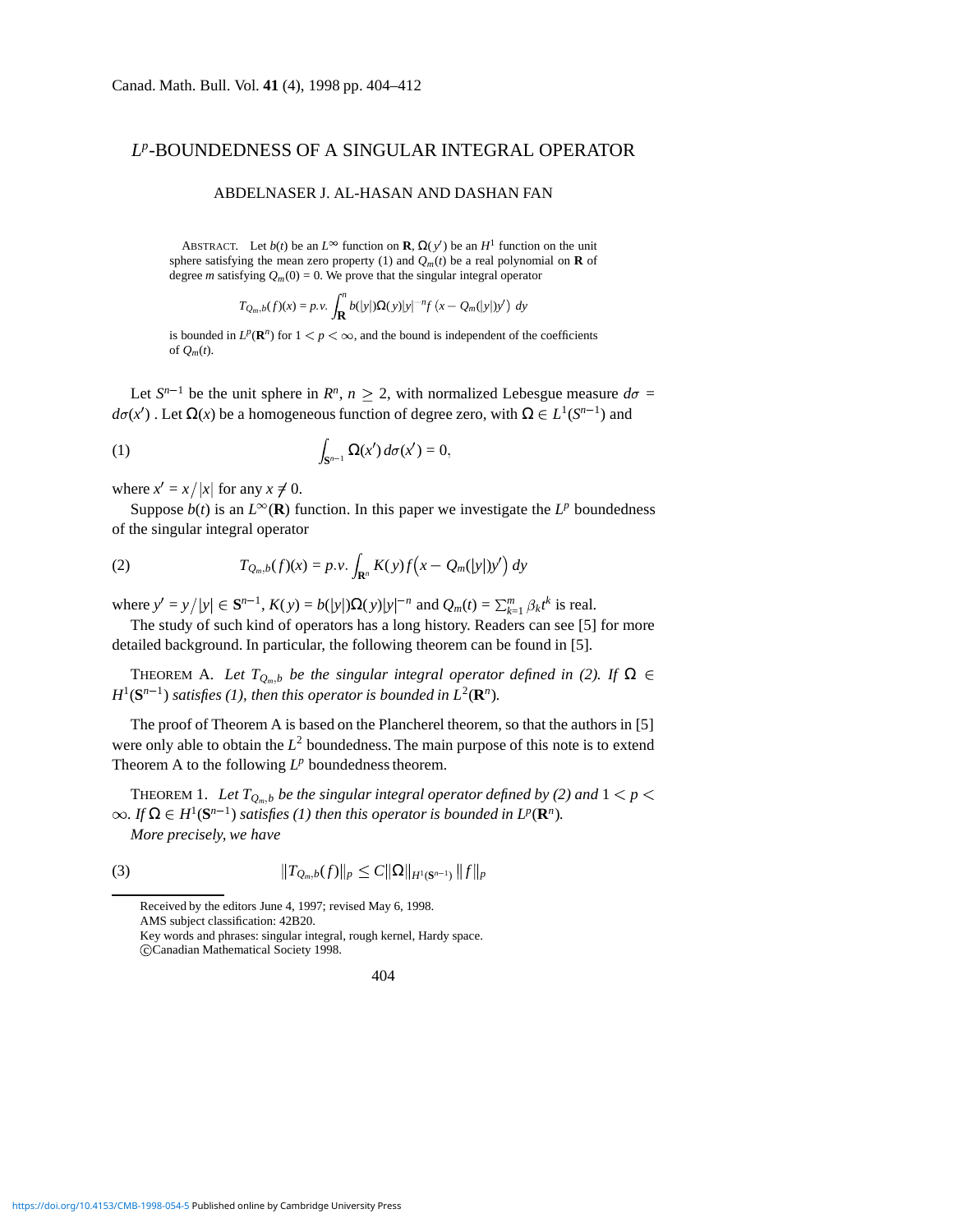*where C is a constant independent of*  $\Omega$ *, f and the coefficients of*  $Q_m$ *.* 

The proof of Theorem 1 is based on a lemma in [4] by Fan and Pan (see Lemma 3 below).

Throughout this paper, the letter *C* will denote a positive constant that may vary at each occurrence but is independent of the essential variables.

To prove Theorem 1, we recall the definition of Hardy spaces on the unit sphere, as well as some lemmas.

The Poisson kernel on  $S^{n-1}$  is defined by

$$
P_{ry'}(x') = (1 - r^2) / |ry' - x'|^n
$$

where  $0 \le r < 1$  and  $x', y' \in S^{n-1}$ .

For any  $\Omega \in L^1(\mathbf{S}^{n-1})$ , we define the radial maximal function  $P^+\Omega(x')$  by

$$
P^+\Omega(x')=\sup_{0\leq r<1}\Big|\int_{\mathbf{S}^{n-1}}\Omega(y')P_{rx'}(y')\,d\sigma(y')\Big|.
$$

If  $||P^{\dagger} \Omega||_{L^1(\mathbf{S}^{n-1})} < \infty$ , we say that  $\Omega$  belongs to the Hardy space  $H^1(\mathbf{S}^{n-1})$  with  $H^1$ -norm  $\|\Omega\|_{H^1(S^{n-1})} = \|P^+\Omega\|_{L^1(S^{n-1})}.$ 

The space  $H^1(S^{n-1})$  was studied in [1] (see also [2]). In particular, it is known that

$$
L^1(\mathbf{S}^{n-1}) \supseteq H^1(\mathbf{S}^{n-1}) \supseteq L\operatorname{Log}^+ L(\mathbf{S}^{n-1}) \supseteq L^q(\mathbf{S}^{n-1})
$$

for any  $q > 1$ .

Another important property of  $H^1(S^{n-1})$  is the atomic decomposition, which will be reviewed below.

An *exceptional* atom is an  $L^{\infty}$  function  $E(x)$  satisfying  $||E||_{\infty} \leq 1$ .

An  $\infty$ -*atom* is an  $L^{\infty}$  function *a*(.) that satisfies

(4) 
$$
\text{supp}(a) \subset \{x' \in S^{n-1}, |x'-x'_0| < \rho \text{ for some } x'_0 \in S^{n-1} \text{ and } \rho > 0\};
$$

(5) 
$$
\int_{\mathbf{S}^{n-1}} a(\xi') d\sigma(\xi') = 0,
$$

(6) 
$$
\|a\|_{\infty} \leq \rho^{-(n-1)}.
$$

From [1] or [2], we find that any  $\Omega \in H^1(\mathbf{S}^{n-1})$  has an atomic decomposition  $\Omega = \sum \lambda_i a_i$ , where the *a<sub>i</sub>*'s are either exceptional atoms or  $\infty$ -atoms and  $\sum |\lambda_i| \leq$  $C\|\Omega\|_{H^1(S^{n-1})}$ . In particular, if  $\Omega \in H^1(S^{n-1})$  has the mean zero property (1) then all the atoms  $a_j$  in the atomic decomposition can be chosen to be  $\infty$ -atoms.

LEMMA 1 [VAN DER CORPUT [8]]. Suppose  $\phi$  and h are smooth functions on [a, b] and  $\phi$  is real-valued. If  $|\phi^{(k)}(x)| \ge 1$  for  $x \in [a, b]$  then

$$
\left|\int_a^b e^{i\lambda\phi(t)}h(t)\,dt\right|\leq C_k|\lambda|^{\frac{-1}{k}}\big[\|h\|_{\infty}+\|h'\|_1\big]
$$

*holds when*

*(i)*  $k > 2$ 

(*ii*) or  $k = 1$ , *if in addition it is assumed that*  $\phi'(t)$  *is monotonic.*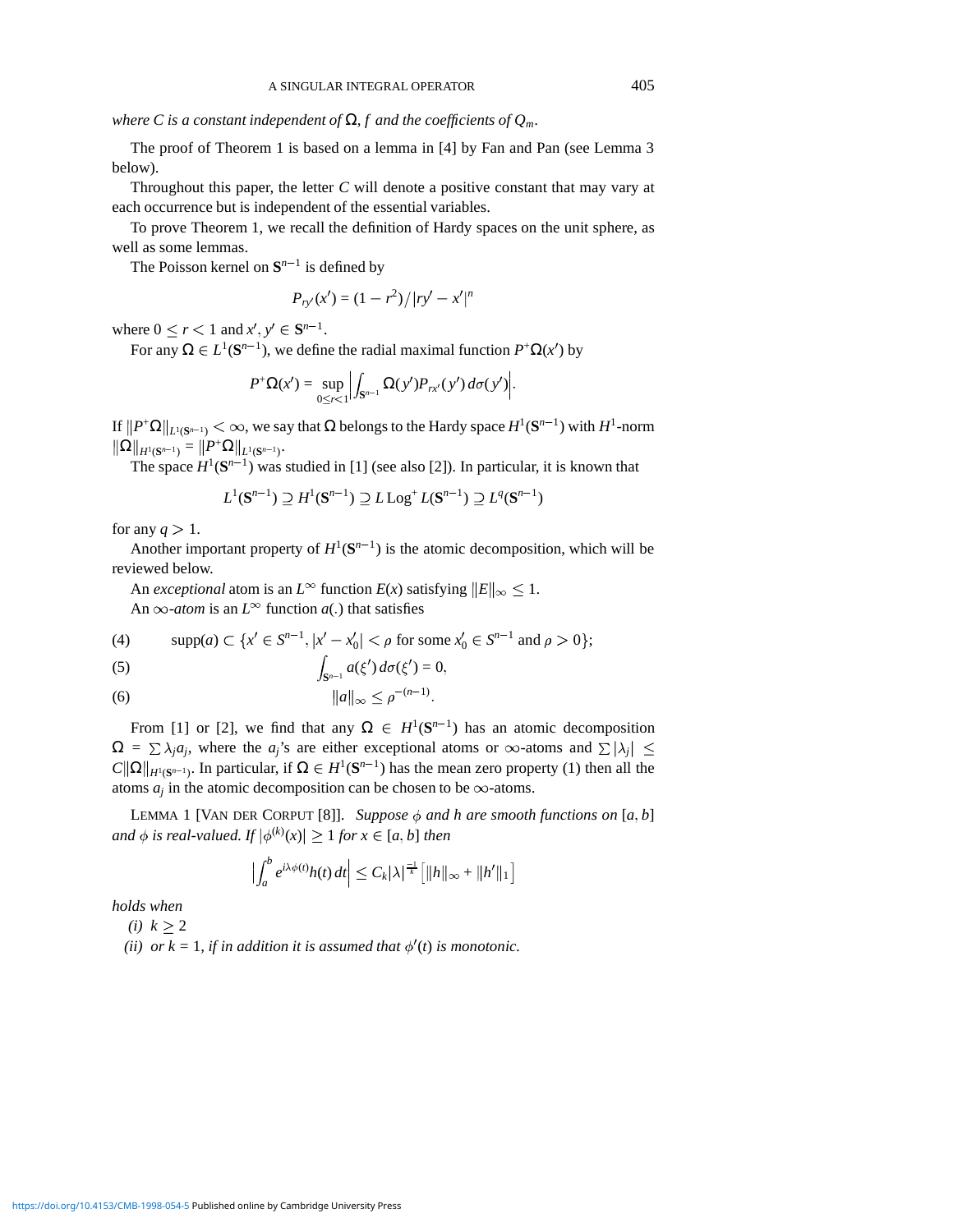LEMMA 2 [SEE [7]]. *Suppose*  $P(y) = \sum_{|\alpha| \le m} a_{\alpha} y^{\alpha}$  *is a polynomial of degree m in*  $\mathbb{R}^n$ and  $\varepsilon < \frac{1}{m}$ *. Then* 

$$
\int_{|y|\leq 1} |P(y)|^{-\varepsilon} dy \leq A_{\varepsilon} \Bigl(\sum_{|\alpha|\leq m} |a_{\alpha}|\Bigr)^{-\varepsilon}.
$$

*The bound*  $A_{\epsilon}$  *may depend on*  $\epsilon$ *, m, and the dimension n, but it is independent of the coefficients*  $\{a_{\alpha}\}.$ 

We shall need the following results from [4] (see also [3]).

LEMMA 3. Let  $m \in \mathbb{N}$ ,  $s = 0, 1, ..., m$ ,  $k \in \mathbb{Z}$  and  $\{\sigma_{s,k}\}\$  be a family of measures *on*  $\mathbb{R}^n$  *with*  $\hat{\sigma}_{0,k} = 0$  *for every*  $k \in \mathbb{Z}$ *. Let*  $\{\alpha_{sj} : s = 1, 2, ..., m \text{ and } j = 1, 2\} \subset \mathbb{R}^+,$  $\{ \eta_s : s = 1, 2, \ldots, m \} \subset \mathbf{R}^+ \setminus \{1\}, \{N_s : s = 1, 2, \ldots, m \} \subset \mathbf{N}, \text{ and } L_s : \mathbf{R}^n \to \mathbf{R}^n \text{ be }$ *linear transformations for s* = 1, 2,  $\dots$ , *m. Suppose for s* = 1, 2,  $\dots$ , *m* 

- $(a)$   $\|\hat{\sigma}_{s,k}\| \leq 1$  *for*  $k \in \mathbf{Z}$ *;*
- $|f(b)| \left| \hat{\sigma}_{s,k}(\xi) \right| \leq C(\eta_s^k | L_s \xi|)^{-\alpha_{s2}}$  for  $\xi \in \mathbf{R}^n$  and  $k \in \mathbf{Z}$ ;
- $f(c)$   $|\hat{\sigma}_{s,k}(\xi) \hat{\sigma}_{s-1,k}(\xi)| \leq C(\eta_s^k |L_s \xi|)^{\alpha_{s1}}$  for  $\xi \in \mathbb{R}^n$  and  $k \in \mathbb{Z}$ ;
- *(d)* For some  $q > 1$  there exists  $A_q > 0$  such that

$$
\left\|\sup_{k\in\mathbf{Z}}\left||\sigma_{s,k}|*f\right|\right\|_{L^q(\mathbf{R}^n)}\leq A_q\|f\|_{L^q(\mathbf{R}^n)}
$$

*for all*  $f \in L^q(\mathbf{R}^n)$ *.* 

Then for every  $p \in \left(\frac{2q}{q+1}, \frac{2q}{q-1}\right)$ , there exists a positive constant  $C_p$  such that

(7) 
$$
\left\| \sum_{k \in \mathbf{Z}} \sigma_{m,k} * f \right\|_{L^p(\mathbf{R}^n)} \leq C_p \|f\|_{L^p(\mathbf{R}^n)}
$$

*and*

(8) 
$$
\left\| \left( \sum_{k \in \mathbf{Z}} |\sigma_{m,k} * f|^2 \right)^{\frac{1}{2}} \right\|_{L^p(\mathbf{R}^n)} \leq C_p \|f\|_{L^p(\mathbf{R}^n)}
$$

*holds for all*  $f \in L^p(\mathbf{R}^n)$ *. The constant*  $C_p$  *is independent of the linear transformations*  ${L_s}_{s=1}^m$ .

Now we are in the position to prove Theorem 1.

Note that  $T_{Q_m,b}(f)$  is equal to

(9) 
$$
\int_{\mathbf{R}^n} |y|^{-n} b(|y|) \Omega(y') f\big(x - Q_m(|y|)y'\big) dy
$$

where  $\Omega \in H^1(S^{n-1})$  satisfies the mean zero property (1). We can write  $\Omega = \sum \lambda_j a_j$ , where  $\sum |\lambda_i| \leq C ||\Omega||_{H^1(S^{n-1})}$  and each  $a_j$  is an  $\infty$ -atom.

So

$$
||T_{Q_m,b}(f)||_p \leq C \sum |\lambda_j| ||B_j(f)||_p
$$

where

$$
B_j(f)(x) = \int_{\mathbf{R}^n} b(|y|) |y|^{-n} a_j(y') f(x - Q_m(|y|) y') dy
$$

with  $a_j$  being an  $\infty$ -atom.

<https://doi.org/10.4153/CMB-1998-054-5>Published online by Cambridge University Press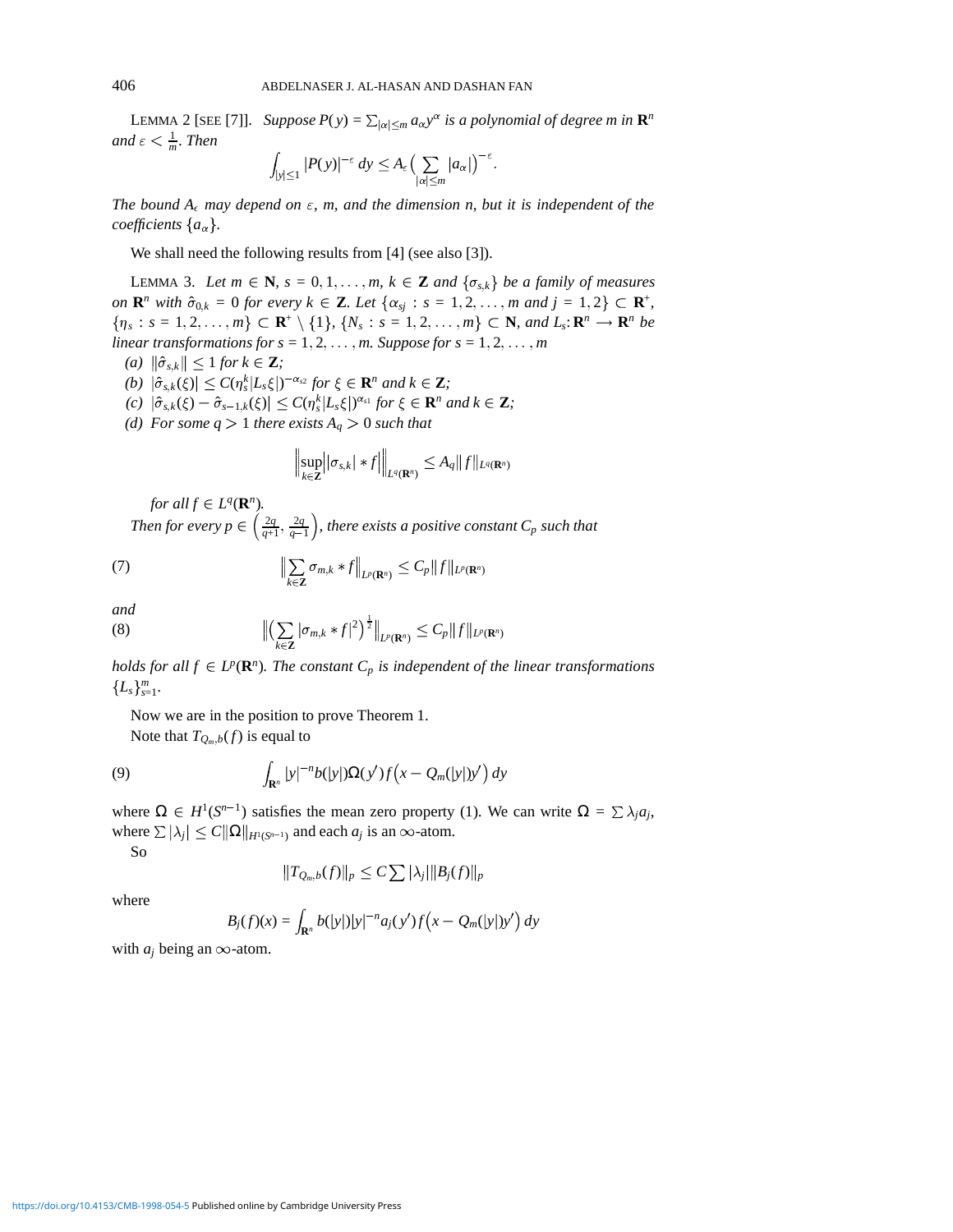Therefore, it suffices to show

$$
(10) \t\t\t ||B_j f||_p \le C ||f||_p
$$

where *C* is independent of the coefficients of the polynomial  $Q_m(t)$  and the atoms  $a_j(.)$ .

For simplicity, we denote  $a_j(.)$  by  $a(.)$  and  $B_j(f)$  by  $B(f)$ . Noting that supp(*a*) is in the ball  $B(x'_0, \rho) \cap \mathbf{S}^{n-1}$  for some  $x'_0 \in \mathbf{S}^{n-1}$ , without loss of generality we may assume  $x'_0 = 1 = (1, 0, \ldots, 0).$ 

Let  $I_k = (2^k, 2^{k+1})$ , then  $B(f)(x)$  is equal to

$$
\int_{\mathbf{R}^n} b(|y|) |y|^{-n} a(y') \sum_{k=-\infty}^{\infty} \chi_{I_k}(|y|) f(x - Q_m(|y|)y') dy = \sum_{k=-\infty}^{\infty} \sigma_{m,k} * f(x)
$$

where

$$
\hat{\sigma}_{m,k}(\xi) = \int_{2^k \le |y| \le 2^{k+1}} b(|y|) |y|^{-n} a(y') e^{-i Q_m(|y|) \langle y', \xi \rangle} dy
$$

with *m* being the degree of the polynomial *Qm*.

Define

$$
\hat{\sigma}_{m-s,k}(\xi) = \int_{2^k}^{2^{k+1}} b(t) t^{-1} e^{-i \sum_{j=m-s+1}^m \beta_j t^j \langle x'_0, \xi \rangle} \int_{\mathbf{S}^{n-1}} a(y') e^{-i Q_{m-s}(t) \langle y', \xi \rangle} d\sigma(y') dt,
$$

*s* = 1, 2, . . . , *m* - 1. Noting that  $Q_m(t) = \sum_{k=1}^m \beta_k t^k$ , we have  $Q_0(t) = 0$ .

So we define

$$
\hat{\sigma}_{0,k}(\xi) = \int_{2^k}^{2^{k+1}} b(t) t^{-1} \int_{\mathbf{S}^{n-1}} a(y') e^{-i Q_0(t) \langle y', \xi \rangle} d\sigma(y') dt
$$

then

$$
\hat{\sigma}_{0,k}(\xi) = \int_{2^k}^{2^{k+1}} b(t) t^{-1} \int_{\mathbf{S}^{n-1}} a(y') d\sigma(y') dt = 0, \text{ by (5)}.
$$

Also, we easily see

$$
\|\hat{\sigma}_{m-s,k}\| \leq \int_{2^k}^{2^{k+1}} |b(t)| t^{-1} \int_{\mathbf{S}^{n-1}} |a(y')| d\sigma(y') dt \leq C
$$

for all  $k \in \mathbb{Z}$  and  $s = 0, 1, \ldots, m - 1$ .

In the rest of this paper, for any non-zero  $\xi = (\xi_1, \dots, \xi_n) \in \mathbb{R}^n$ , we write  $\xi/|\xi| =$  $\xi' = (\xi'_1, \ldots, \xi'_n) \in \mathbf{S}^{n-1}.$ 

Suppose  $n \ge 3$  and  $a(.)$  is an  $\infty$ -atom on  $\mathbf{S}^{n-1}$  with supp( $a) \subseteq \mathbf{S}^{n-1} \cap B(\xi', \rho)$ , where  $B(\xi', \rho)$  is the ball in **R**<sup>*n*</sup> centered at  $\xi'$ . Let

$$
F_a(\tau,\xi') = (1-\tau^2)^{(n-3)/2} \chi_{(-1,1)}(\tau) \int_{\mathbf{S}^{n-2}} a(\tau,(1-\tau^2)^{1/2}y') d\sigma(y').
$$

Then, we have the following estimates for  $F_a$  when  $n \geq 3$ .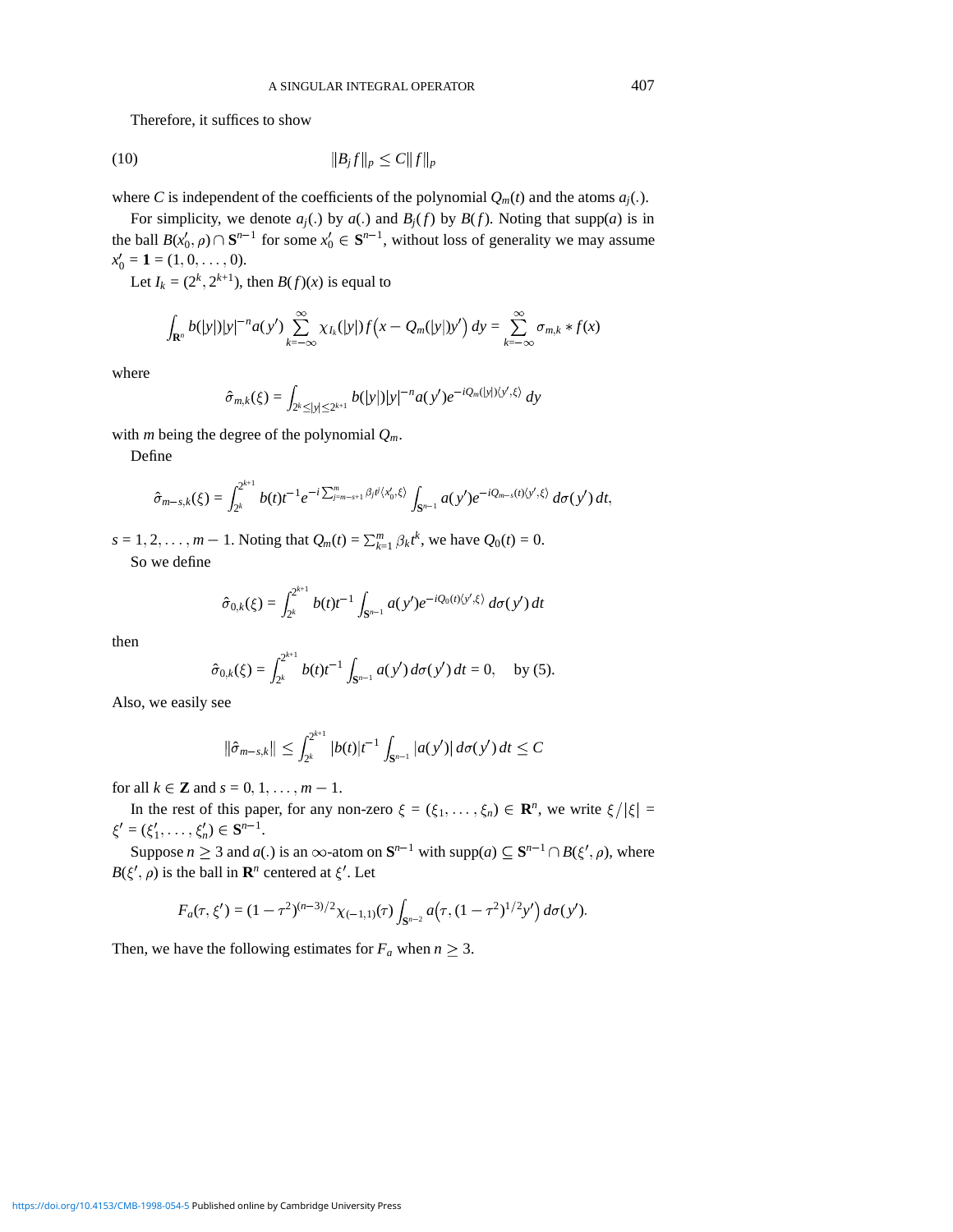LEMMA 4. *Up to a constant multiplier independent of a(.),*  $F_a(\tau, \xi')$  *is an*  $\infty$ -atom *on* **R***. More precisely, there is a constant C which is independent of*  $a(.)$  *such that* 

$$
\text{supp}(F_a) \subseteq \left(\xi'_1 - 2r(\xi'), \xi'_1 + 2r(\xi')\right);
$$

$$
||F_a||_{\infty} \le C/r(\xi');
$$

$$
\int_{\mathbf{R}} F_a(\tau) d\tau = 0,
$$

*where r*( $\xi'$ ) =  $|\xi|^{-1}|A_{\rho}\xi|$  *and*  $A_{\rho}\xi = (\rho^2 \xi_1, \rho \xi_2, \dots, \rho \xi_n)$ *.* 

The function  $F_a$  can be similarly defined in the case  $n = 2$ . Suppose  $n = 2$  and  $a(.)$  is an  $\infty$ -atom on **S**<sup>1</sup> satisfying (4)–(6). The center of the support of *a*(*c*) is  $\xi' = (\xi'_1, \xi'_2) \in \mathbf{S}^1$ . Let

$$
f_a(\tau,\xi') = (1-\tau^2)^{-1/2}\chi_{(-1,1)}(\tau)\Big(a(\tau,(1-\tau^2)^{1/2}) + a(\tau,-(1-\tau^2)^{1/2})\Big).
$$

Similar to Lemma 4, we have

LEMMA 5. Up to a constant multiplier independent of  $a(.)$ ,  $f_a(\tau, \xi')$  is a q-atom *on* **R***, where q is any fixed number in the interval*  $(1, 2)$ *<i>. The radius of its support is*  $r(\xi') = |\xi|^{-1} \{ \rho^4 \xi_1^2 + \rho^2 \xi_2^2 \}^{1/2}$ , and the center of its support is  $\xi'_1$ .

The proofs of the above two Lemmas can be found in [6].

By inspecting the proof of Theorem 1 using Lemma 3, we only need to check that the family  $\{\sigma_{m-s,k}\}\$  satisfies the following conditions: for  $s = 0, 1, 2, \ldots, m-1$ 

- (i)  $|\hat{\sigma}_{m-s,k}| \leq C|2^{(m-s)k}|A_{\rho}\xi||\beta_{m-s}||^{-\frac{1}{4(m-s)}}$  and  $\beta_{m-s}\neq 0;$
- $|\hat{\sigma}_{m-s,k}(\xi) \hat{\sigma}_{m-s-1,k}(\xi)| \leq C|2^{(m-s)k}|A_{\rho}\xi||\beta_{m-s}||;$

(iii) 
$$
\|\sup_{k \in \mathbb{Z}} |\sigma_{m-s,k} * f\|_{L^p(R^n)} \leq C \|f\|_{L^p(R^n)}
$$
  
where  $C > 0$  is independent of  $k \in \mathbb{Z}$ ,  $\epsilon \in \mathbb{R}$ 

where  $C > 0$  is independent of  $k \in \mathbb{Z}$ ,  $\xi \in \mathbb{R}^n$ , and the coefficients of the polynomial  $Q_{m-s}$ .

We will only prove the case  $n > 2$ , since the proof for  $n = 2$  is essentially the same (using Lemma 5 instead of Lemma 4) with a slight modification.

In fact for  $s = 1, 2, \ldots, m - 1$  we have

$$
\begin{split} \left| \hat{\sigma}_{m-s,k}(\xi) - \hat{\sigma}_{m-s-1,k}(\xi) \right| \\ &= \left| \int_{2^k}^{2^{k+1}} b(t) t^{-1} e^{-i \sum_{j=m-s+1}^m \beta_j t^j \langle x'_0, \xi \rangle} \int_{S^{n-1}} a(y') e^{-i Q_{m-s}(t) \langle y', \xi \rangle} d\sigma(y') dt \right| \\ &- \int_{2^k}^{2^{k+1}} b(t) t^{-1} e^{-i \sum_{j=m-s}^m \beta_j t^j \langle x'_0, \xi \rangle} \int_{S^{n-1}} a(y') e^{-i Q_{m-s-1}(t) \langle y', \xi \rangle} d\sigma(y') dt \right|. \end{split}
$$

Let *O* be the rotation such that  $O(\xi) = |\xi| \mathbf{1}$  and  $O^{-1}$  be its inverse. Noting that  $a(y')$  has support in  $B(1, \rho)$ , so by an argument of rotation

$$
\int_{\mathbf{S}^{n-1}} a(y') e^{-i Q_{m-s}(t) \langle y', \xi \rangle} d\sigma(y') = \int_{\mathbf{S}^{n-1}} a(O^{-1}y') e^{-i Q_{m-s}(t) |\xi| \langle y', 1 \rangle} d\sigma(y')
$$
  
= 
$$
\int_{\mathbf{S}^{n-1}} A(y') e^{-i Q_{m-s}(t) |\xi| \langle y', 1 \rangle} d\sigma(y')
$$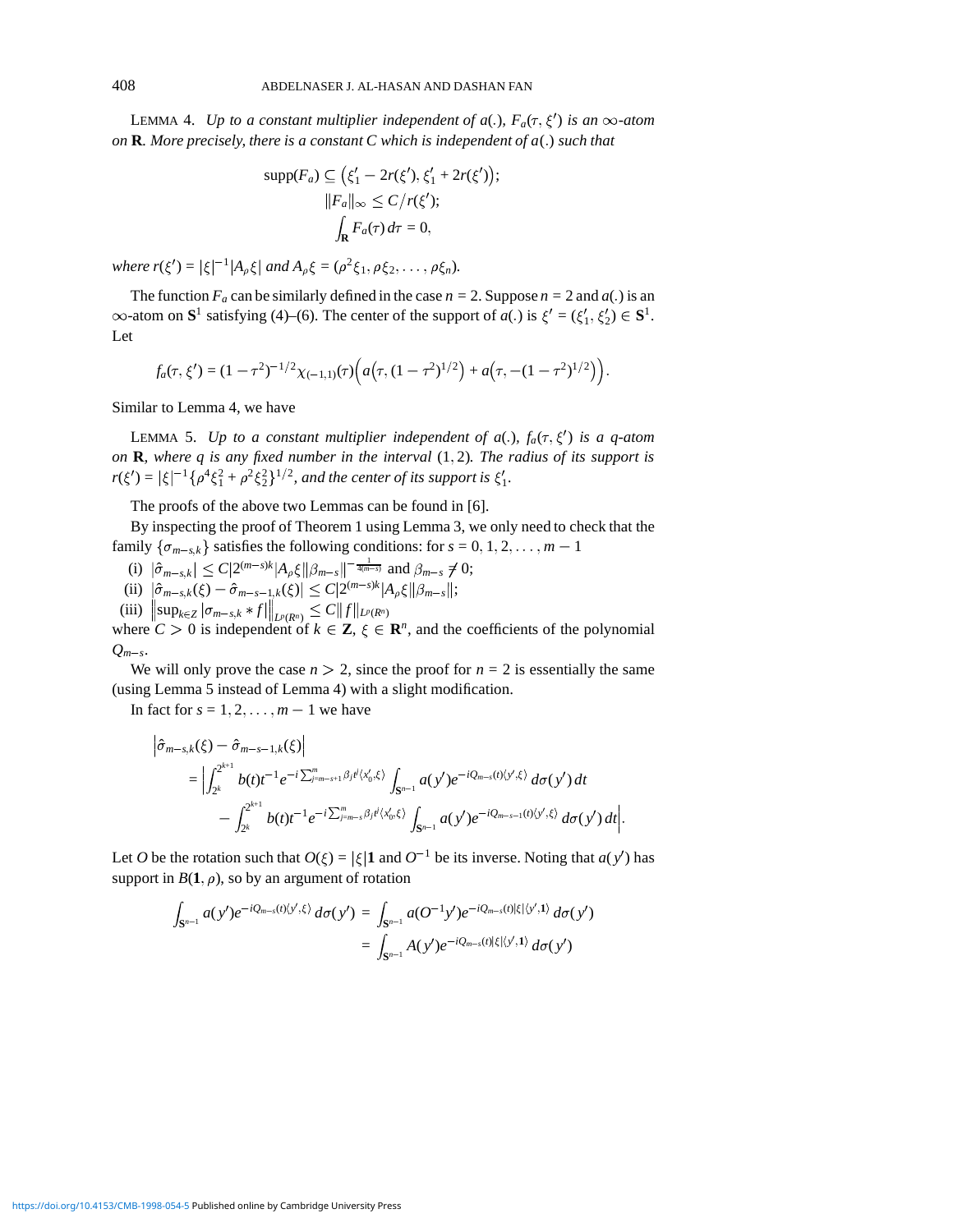where  $A(y')$  is an  $\infty$ -atom supported in  $B(\xi', \rho)$ . Thus, let  $y' = (\tau, y'_2, \dots, y'_n)$ , then by the definition of  $F_a(\tau, \xi')$  and Lemma 4, we have

$$
\begin{split}\n\left|\hat{\sigma}_{m-s,k}(\xi) - \hat{\sigma}_{m-s-1,k}(\xi)\right| \\
&= \left|\int_{2^{k}}^{2^{k+1}} b(t)t^{-1}e^{-i\sum_{j=m-s+1}^{m}\beta_{j}t^{j}\langle x'_{0},\xi\rangle}\int_{\mathbf{R}} F_{a}(\tau,\xi')e^{-iQ_{m-s}(t)|\xi|\tau}d\tau dt - \int_{2^{k}}^{2^{k+1}} b(t)t^{-1}e^{-i\sum_{j=m-s}^{m}\beta_{j}t^{j}\langle x'_{0},\xi\rangle}\int_{\mathbf{R}} F_{a}(\tau,\xi')e^{-iQ_{m-s-1}(t)|\xi|\tau}d\tau dt\right| \\
&= \left|\int_{2^{k}}^{2^{k+1}} b(t)t^{-1}e^{-i\sum_{j=m-s}^{m}\beta_{j}t^{j}\langle x'_{0},\xi\rangle}e^{-iQ_{m-s}(t)|\xi|\tau} \\
&\times \int_{\mathbf{R}} F_{a}(\tau,\xi')\{e^{i\beta_{m-s}t^{m-s}(\left|\xi\right|\tau-\langle x'_{0},\xi\rangle)}-1\}d\tau dt\right| \\
&\leq \left|\int_{2^{k}}^{2^{k+1}} |b(t)|t^{-1} \int_{\mathbf{R}} |F_{a}(\tau,\xi')||e^{i\beta_{m-s}t^{m-s}(\left|\xi\right|\tau-\langle x'_{0},\xi\rangle)}-1|d\tau dt\right| \\
&\leq \left|\int_{2^{k}}^{2^{k+1}} |b(t)|t^{-1} \int_{\mathbf{R}} |F_{a}(\tau,\xi')||\beta_{m-s}t^{m-s}(\left|\xi\right|\tau-\langle x'_{0},\xi\rangle)\right|d\tau dt\right|.\n\end{split}
$$

Since  $x'_0 = 1 = (1, 0, \dots, 0)$ , then

$$
\begin{aligned} \left| |\xi|\tau - \langle x'_0, \xi \rangle \right| &= \left| |\xi|\tau - \langle \mathbf{1}, \xi \rangle \right| = \left| |\xi|\tau - |\xi|\xi'_1 \right| \\ &= \left| |\xi|(\tau - \xi'_1) \right| \le C \left| |\xi|\mathbf{r}(\xi') \right|, \quad \text{for all } \tau \in \text{supp}(F_a). \end{aligned}
$$

Thus

$$
\begin{split} |\hat{\sigma}_{m-s,k}(\xi) - \hat{\sigma}_{m-s-1,k}(\xi)| &\leq C \left| \int_{2^k}^{2^{k+1}} |b(t)| t^{-1} \int_{\mathbf{R}} |F_a(\tau, \xi')| \left| \beta_{m-s} t^{m-s} \right| \left( |\xi| r(\xi')| \right) \right| d\tau dt \\ &\leq C \|b\|_{\infty} |\beta_{m-s}| \, |\xi| \, |r(\xi')| \int_{2^k}^{2^{k+1}} t^{m-s-1} \, dt \\ &\leq C 2^{(m-s)k} |\beta_{m-s}| \, |A_{\rho} \xi|. \end{split}
$$

Similarly, we can prove that

$$
|\hat{\sigma}_{m,k}(\xi)-\hat{\sigma}_{m-1,k}(\xi)|\leq C2^{mk}|\beta_m||A_{\rho}\xi|.
$$

This proves (ii).

Now

$$
\hat{\sigma}_{m-s,k}(\xi)=\int_{2^k}^{2^{k+1}}b(t)t^{-1}e^{-i\sum_{j=m-s+1}^m\beta_jt^j\langle x'_0,\xi\rangle}\int_{\mathbf{R}}F_a(\tau,\xi')e^{-iQ_{m-s}(t)|\xi|\tau}\,d\tau\,dt.
$$

By Lemma 4, without loss of generality we may assume that *Fa* is a 2-atom with support in  $(-2r(\xi'), 2r(\xi'))$ , where  $r(\xi') = |\xi|^{-1} |A_{\rho}\xi|$ , and  $A_{\rho}\xi = (\rho^2 \xi_1, \rho \xi_2, \dots, \rho \xi_n)$ .

Thus  $A(\tau) = r(\xi')F_a(r(\xi')\tau, \xi')$  is a 2-atom with support in the interval (-1, 1). After change of variables we have

$$
\hat{\sigma}_{m-s,k}(\xi)=\int_{2^k}^{2^{k+1}}b(t)t^{-1}e^{-i\sum_{j=m-s+1}^m\beta_jt^j\langle x'_0,\xi\rangle}\int_{\mathbf{R}}A(\tau)e^{-iQ_{m-s}(t)r(\xi')|\xi|\tau}\,d\tau\,dt.
$$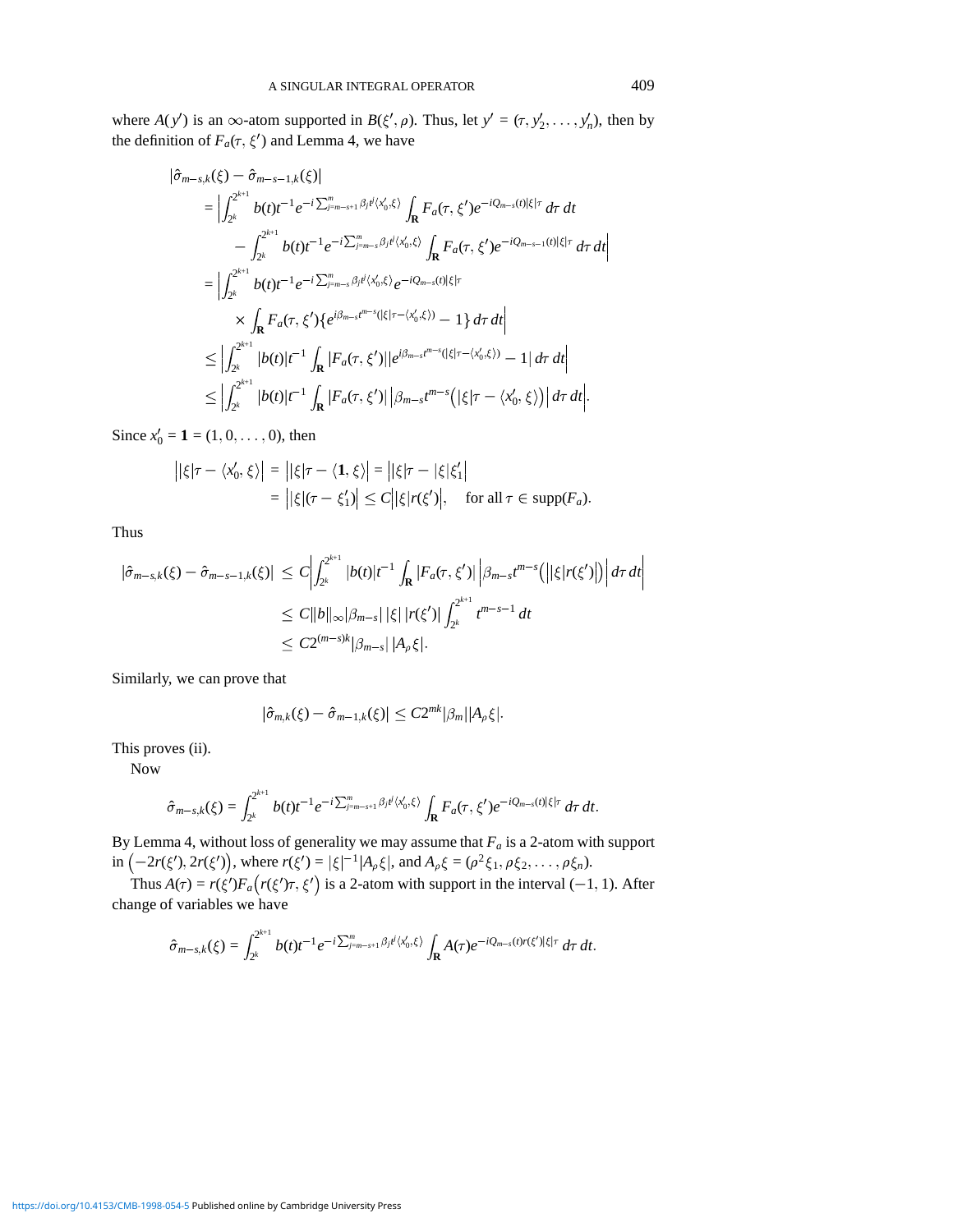By Hölder's inequality,

$$
\begin{aligned} |\hat{\sigma}_{m-s,k}(\xi)| &\leq C \|b\|_{\infty} 2^{-k/2} \Big\{ \int_{2^k}^{2^{k+1}} \Big| \int_{\mathbf{R}} A(\tau) e^{-iQ_{m-s}(t)r(\xi')|\xi|\tau} d\tau \Big|^2 dt \Big\}^{1/2} \\ &= C \|b\|_{\infty} 2^{-k/2} 2^{k/2} \Big\{ \int_1^2 \Big| \int_{\mathbf{R}} A(\tau) e^{-iQ_{m-s}(2^k t)r(\xi')|\xi|\tau} d\tau \Big|^2 dt \Big\}^{1/2} \\ &= C \|b\|_{\infty} \Theta_k. \end{aligned}
$$

To estimate  $\Theta_k$ , we choose a function  $\psi \in C^\infty(\mathbf{R})$  satisfying

$$
\psi(t) \equiv 1 \text{ for } |t| \le 1, \quad \psi(t) \equiv 0 \text{ for } |t| \ge 2.
$$

Define  $T_k$  by

$$
(T_k f)(t) = \chi_{(1,2)}(t) \int_{\mathbf{R}} e^{-iQ_{m-s}(2^k t)r(\xi')|\xi|\tau} \psi(\tau) f(\tau) d\tau.
$$

Then

$$
T_k T_k^* f(t) = \int_{\mathbf{R}} L(t, \tau) f(\tau) d\tau,
$$

where

$$
L(t,\tau)=\int_{\mathbf{R}}e^{iv(\mathcal{Q}_{m-s}(2^k t)-\mathcal{Q}_{m-s}(2^k \tau))r(\xi')|\xi|}\psi^2(v)\,dv\chi_{(1,2)}(t)\chi_{(1,2)}(\tau).
$$

We easily see that

$$
|L(t,\tau)| \leq C \chi_{(1,2)}(t) \chi_{(1,2)}(\tau).
$$

On the other hand, by Lemma 1, we have

$$
|L(t,\tau)| \leq C \big\{ |Q_{m-s}(2^k t) - Q_{m-s}(2^k \tau)| \, |r(\xi')| \, |\xi| \big\}^{-1} \chi_{(1,2)}(t) \chi_{(1,2)}(\tau).
$$

Thus

$$
|L(t,\tau)| \leq C \big\{ |Q_{m-s}(2^k t) - Q_{m-s}(2^k \tau)| \, |r(\xi')| \, |\xi| \big\}^{\frac{-1}{2(m-s)}} \chi_{(1,2)}(t) \chi_{(1,2)}(\tau).
$$

By invoking Lemma 2 we have

$$
\sup_{\tau>0} \int_{\mathbf{R}} |L(t,\tau)| dt \simeq \sup_{t>0} \int_{\mathbf{R}} |L(\tau,t)| d\tau \leq C \Big\{ |r(\xi')| |\xi| \Big\}^{\frac{-1}{2(m-s)}} \sup_{t>0} \int_{\mathbf{R}} \Big\{ |Q_{m-s}(2^k \tau) - Q_{m-s}(2^k t)| \Big\}^{\frac{-1}{2(m-s)}} d\tau \leq C \Big\{ |r(\xi')| |\xi| \Big\}^{\frac{-1}{2(m-s)}} |2^k \beta_{m-s}|^{\frac{-1}{2(m-s)}}.
$$

This shows

$$
||T_{k}f||_{2} \leq C |r(\xi')|\xi|2^{k}|\beta_{m-s}|^{\frac{-1}{4(m-s)}}
$$

which leads to

$$
|\hat{\sigma}_{m-s,k}(\xi)| \leq C \Big| r(\xi') |\xi| 2^k |\beta_{m-s}| \Big|^{\frac{-1}{4(m-s)}} = C \Big| |A_{\rho} \xi| 2^k |\beta_{m-s}| \Big|^{\frac{-1}{4(m-s)}}.
$$

This shows, for  $s = 0, 1, 2, ..., m - 2$ ,

$$
\left|\hat{\sigma}_{m-s,k}(\xi)\right| \leq \left|2^k|\beta_{m-s}\right| \left|A_{\rho}\xi\right|^{-\frac{1}{4(m-s)}}.
$$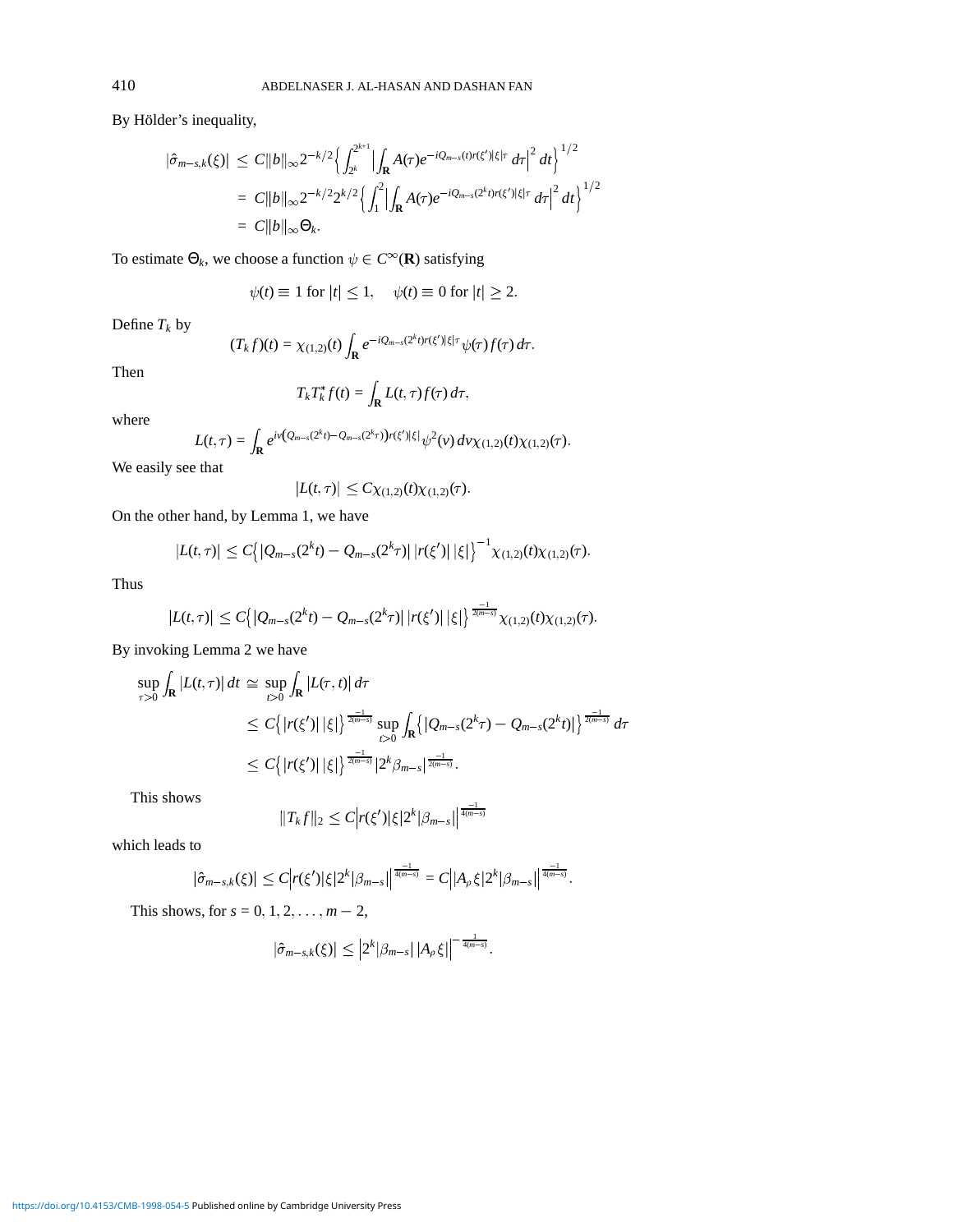For  $s = m - 1$ , following the same argument above, we easily obtain

$$
|\hat{\sigma}_{1,k}(\xi)| \leq |2^k |\beta_1| |A_{\rho} \xi|^{-\frac{1}{4}}.
$$

This proves (i).

Finally, we need to check (iii).

For  $s = 1, 2, \ldots, m - 1$ , we can write

$$
\sigma_{m-s,k} * f(x) = \int_{2^k \le |y| \le 2^{k+1}} b(|y|) |y|^{-n} a(y') f\left(x - \left(Q_{m-s}(|y|)y' - \sum_{j=m-s+1}^m \beta_j |y|^j x_0'\right)\right) dy.
$$

Write  $Q_{m-s}(|y|)y' + \sum_{j=m-s+1}^{m} \beta_j |y|^{j} x_0' = (P_1(|y|), P_2(|y|), \dots, P_n(|y|)),$  where each  $P_j$  is a polynomial of  $|y|$  whose coefficients depends on *y'*,  $x'_0$  and  $\beta'_j s$ .

We denote  $\tilde{P}(|y|) = (P_1(|y|), P_2(|y|), \ldots, P_n(|y|)),$  then

$$
\sigma_{m-s,k} * f(x) = \int_{2^k \le |y| \le 2^{k+1}} b(|y|) |y|^{-n} a(y') f(x - \tilde{P}(|y|)) dy.
$$

Thus

$$
\sup_{k \in \mathbb{Z}} |\sigma_{m-s,k} * f(x)| \leq \sup_{k \in \mathbb{Z}} \|b\|_{\infty} 2^{-nk} \int_{2^k \leq |y| \leq 2^{k+1}} |a(y)f(x - \tilde{P}(|y|))| dy
$$
  

$$
\approx \sup_{k \in \mathbb{Z}} 2^{-k} \int_{|t| \leq 2^{k+1}} \int_{S^{n-1}} |a(y')| |f(x - \tilde{P}(t))| d\sigma(y') dt.
$$

So we have

$$
\left(\sup_{k\in\mathbb{Z}}|\sigma_{m-s,k}*f(x)|\right)^p\leq \int_{\mathbf{S}^{n-1}}\left(\sup_{r>0}\frac{1}{r}\int_0^r\left|f(x-\tilde{P}(t))\right|dt\right)^p|a(y')|\,d\sigma(y').
$$

Therefore, we have

$$
\left\|\sup_{k\in\mathbb{Z}}|\sigma_{m-s,k}\ast f|\right\|_{L^{p}(R^{n})}^{p}\leq \int_{\mathbf{S}^{n-1}}|a(y')|\left\|\sup_{r>0}\frac{1}{r}\int_{0}^{r}\left|f\left(.\,-\tilde{P}(t)\right)\right|dt\right\|_{L^{p}(R^{n})}^{p}d\sigma(y').
$$

It was shown that

$$
\Big\|\sup_{r>0}\frac{1}{r}\int_0^r\big|f\big|.-\tilde{P}(t)\big|\big|dt\big|\big|_{L^p(R^n)}^p\leq C\|f\|_{L^p(R^n)}^p\quad\text{for }1
$$

with *C* independent of the coefficients of  $\tilde{P}$  (thus independent of *y'*,  $x'_0$  and  $\beta'_j$ <sup>s</sup>) (see [8, pp. 476–478]). So we have for  $s = 1, 2, ..., m - 1$ 

$$
\|\sup_{k\in\mathbb{Z}}|\sigma_{m-s,k}*f|\|_{L^p(R^n)}\leq C\|f\|_{L^p(R^n)}\quad\text{for }1
$$

Using the exact same argument, we can check that

$$
\|\sup_{k\in\mathbb{Z}}|\sigma_{m,k}*f|\|_{L^p(R^n)}\leq C\|f\|_{L^p(R^n)}\quad\text{for }1
$$

The theorem is proved.